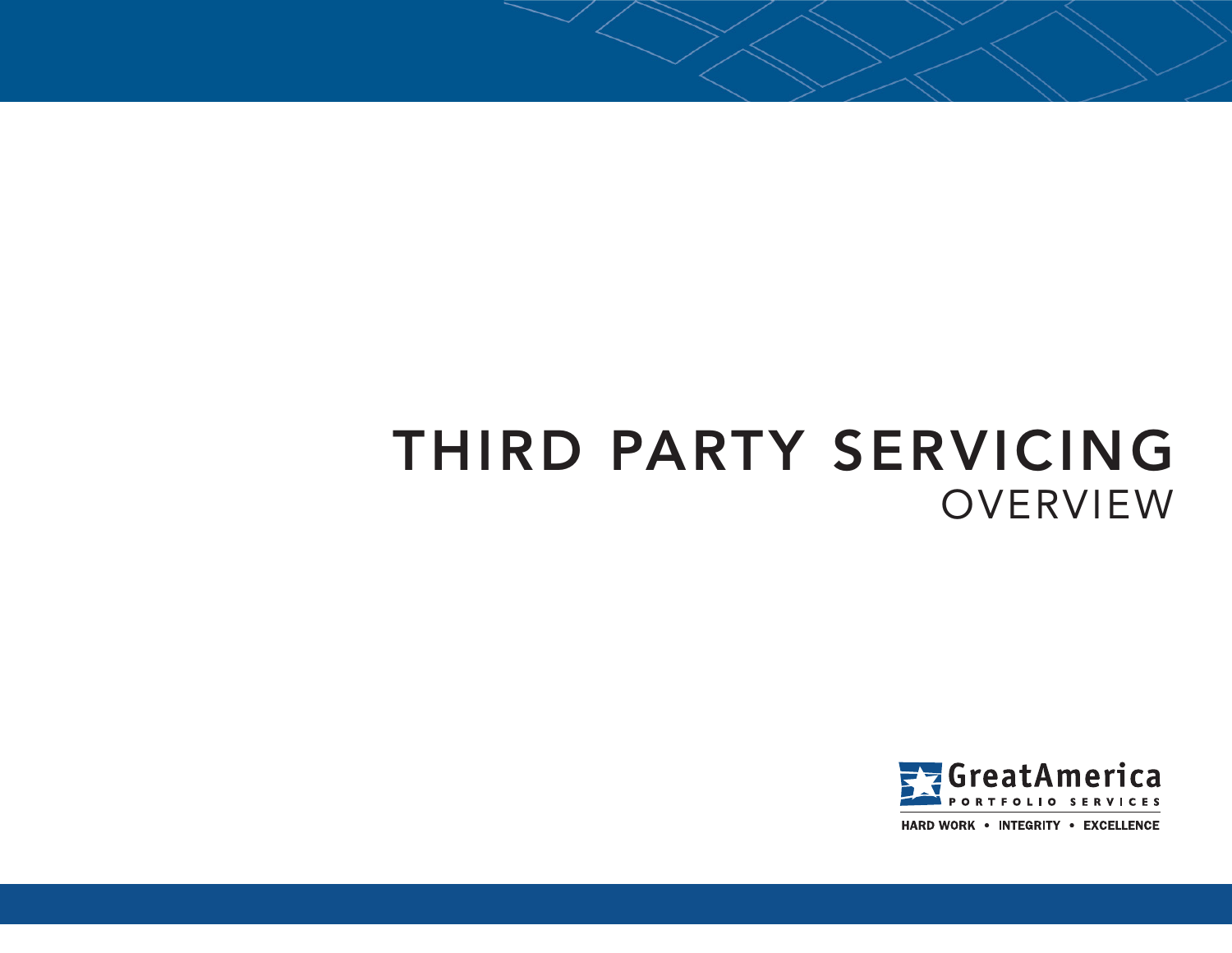

#### **TESTIMONIALS**

"GreatAmerica Portfolio Services is exactly what we needed in order to grow our business. I found myself working on operational issues when I should have been finding more deals. I value the access to expertise so I can focus on growing my business."

*Independent Third Party , Leasing Company*

"Their attention to business continuity, responsiveness, and can-do cultural model weighed heavily on our decision. Their knowledgeable and experienced employees have delivered exceptional value to our organization and our customers."

*Captive Leasing Company*

## THIRD PARTY SERVICING SOLUTIONS

Whether you are a start-up business considering an alternative to building your own back office, or an established organization looking to focus more on core competencies, GreatAmerica Portfolio Services Group (GPSG) can help you achieve your goals.

GPSG offers a turn-key option to your servicing needs. Our servicing platform and experience bring instant value-add solutions to portfolio administration.

We accommodate a wealth of servicing scenarios for the equipment leasing, banking and solar industries. Our empowered and committed team members develop innovative and effective ways to exceed our customers' expectations for service, flexibility, and responsiveness.

#### THIRD PARTY SERVICING

- Front-end and back-end servicing solutions
- Industry leading servicing platform, systems, and reporting
- Experience with hundreds of private label partners
- Variable billing expertise

#### **SERVICERZONE**

- 24/7 Lessor portal website
- Visibility to all of your customer information
- Standard and customized reporting

#### CUSTOMER-CENTRIC APPROACH

- Team structure of empowered individuals who exceed customer expectations
- Total customization and branding for the equipment finance, banking, and solar industries
- Delivering the GreatAmerica Experience–No voice mail and one call resolution.